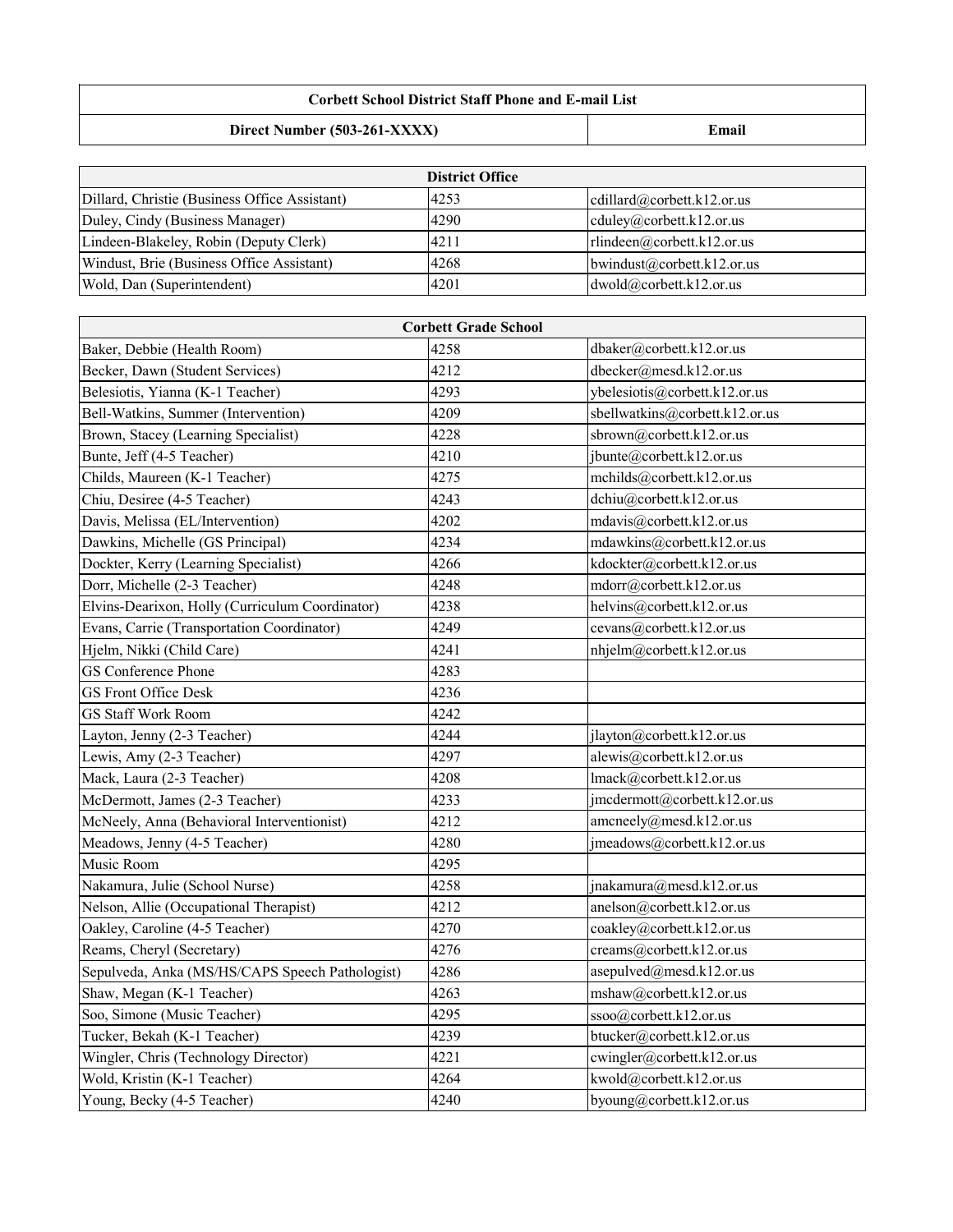| <b>Corbett Middle School</b>                   |      |                               |  |
|------------------------------------------------|------|-------------------------------|--|
| Balbo, J.P. (MS Teacher)                       | 4222 | jbalbo@corbett.k12.or.us      |  |
| Blaeuer, Karl (Strings Teacher)                | 4230 | kblaeuer@corbett.k12.or.us    |  |
| Church, Carrie (MS Teacher)                    | 4206 | cchurch@corbett.k12.or.us     |  |
| Gibbs, Erin (Middle School/High School Office) | 4226 | egibbs@corbett.k12.or.us      |  |
| Goodloomis, Rachel (CMS / CAPS Principal)      | 4225 | rgoodloomis@corbett.k12.or.us |  |
| Houck, Lucas (MS Teacher)                      | 4203 | lhouck@corbett.k12.or.us      |  |
| Isaacson, Lisa (MS Learning Specialist)        | 4282 | lisaacson@corbett.k12.or.us   |  |
| Knight, Vanessa (CMS / CAPS School Counselor)  | 4218 | vknight@corbett.k12.or.us     |  |
| Leone, Peter (MS Teacher)                      | 4205 | pleone@corbett.k12.or.us      |  |
| Lutes, Brian (MS Teacher)                      | 4207 | blutes@corbett.k12.or.us      |  |
| Swift, Jeanne (Student Services Director)      | 4235 | jswift@corbett.k12.or.us      |  |
| Young, Rhiannon (MS Teacher)                   | 4204 | ryoung@corbett.k12.or.us      |  |

| <b>Corbett High School / 8-9 Academy</b>            |      |                              |  |
|-----------------------------------------------------|------|------------------------------|--|
| Aye, Brandon (8/9 Science Teacher)                  | 4298 | baye@corbett.k12.or.us       |  |
| Bassell, Rachel (HS Mathematics Teacher)            | 4296 | rbassell@corbett.k12.or.us   |  |
| Binschus, Roger (HS Mathematics Teacher)            | 4291 | rbinschus@corbett.k12.or.us  |  |
| Budge, Nick (Music Teacher)                         | 4260 | nbudge@corbett.k12.or.us     |  |
| Bunnell, Maddy (Educational Aide)                   |      | mbunnell@corbett.k12.or.us   |  |
| Childress, Kathy (HS Principal)                     | 4262 | kchildress@corbett.k12.or.us |  |
| Cooper, Tim (9th/Government Teacher)                | 4229 | tcooper@corbett.k12.or.us    |  |
| Davis, Angela (Athletics Director)                  | 4220 | adavis@corbett.k12.or.us     |  |
| Ducey, Jennifer (World History Teacher)             | 4217 | jducey@corbett.k12.or.us     |  |
| Duprey, Cassie (HS Assistant Principal)             | 4292 | cduprey@corbett.k12.or.us    |  |
| Estes, Bryan (CTE and Computer Science Teacher)     | 4231 | bestes@corbett.k12.or.us     |  |
| Gibbs, Erin (Middle School/High School Office)      | 4226 | egibbs@corbett.k12.or.us     |  |
| Goude, Zach (Science Teacher)                       | 4272 | zgoude@corbett.k12.or.us     |  |
| Groh, Devon (English Teacher)                       | 4202 | dgroh@corbett.k12.or.us      |  |
| Hanefeld, Sophie (Educational Aide)                 |      | shanefeld@corbett.k12.or.us  |  |
| Harlow, Bill (Student Services)                     | 4255 | bharlow@corbett.k12.or.us    |  |
| Hart, Rebecca (English Teacher)                     | 4250 | rhart@corbett.k12.or.us      |  |
| Lambert, Hannah (Health Teacher & Student Services) |      | hlambert@corbett.k12.or.us   |  |
| Mabbott, Janene (Educational Aide)                  |      | jmabbott@corbett.k12.or.us   |  |
| Noles, Cathy (YTP Specialist)                       | 4259 | cnoles@corbett.k12.or.us     |  |
| Paul, Cami (Educational Aide)                       |      | cpaul@corbett.k12.or.us      |  |
| Petrie, Samantha (Science Teacher)                  | 4223 | spetrie@corbett.k12.or.us    |  |
| Radulesk, Jenny (HS Assistant Principal)            | 4271 | jradulesk@corbett.k12.or.us  |  |
| Reams, Cheryl (Secretary)                           | 4276 | creams@corbett.k12.or.us     |  |
| Rondema, Paul (Mathematics Teacher)                 | 4237 | prondema@corbett.k12.or.us   |  |
| Spanjer, Mallory (History Teacher)                  |      | mspanjer@corbett.k12.or.us   |  |
| Thole, Abbey (Spanish Teacher)                      | 4289 | athole@corbett.k12.or.us     |  |
| Wallace, Sam (English Teacher)                      | 4256 | swallace@corbett.k12.or.us   |  |
| White, Katelyn (P.E. and Culinary Arts Teacher)     |      | kwhite@corbett.k12.or.us     |  |
| Wise, Andrew (Spanish Teacher)                      | 4224 | awise@corbett.k12.or.us      |  |
| Young, Anthony (Art/Psychology Teacher)             | 4232 | ayoung@corbett.k12.or.us     |  |